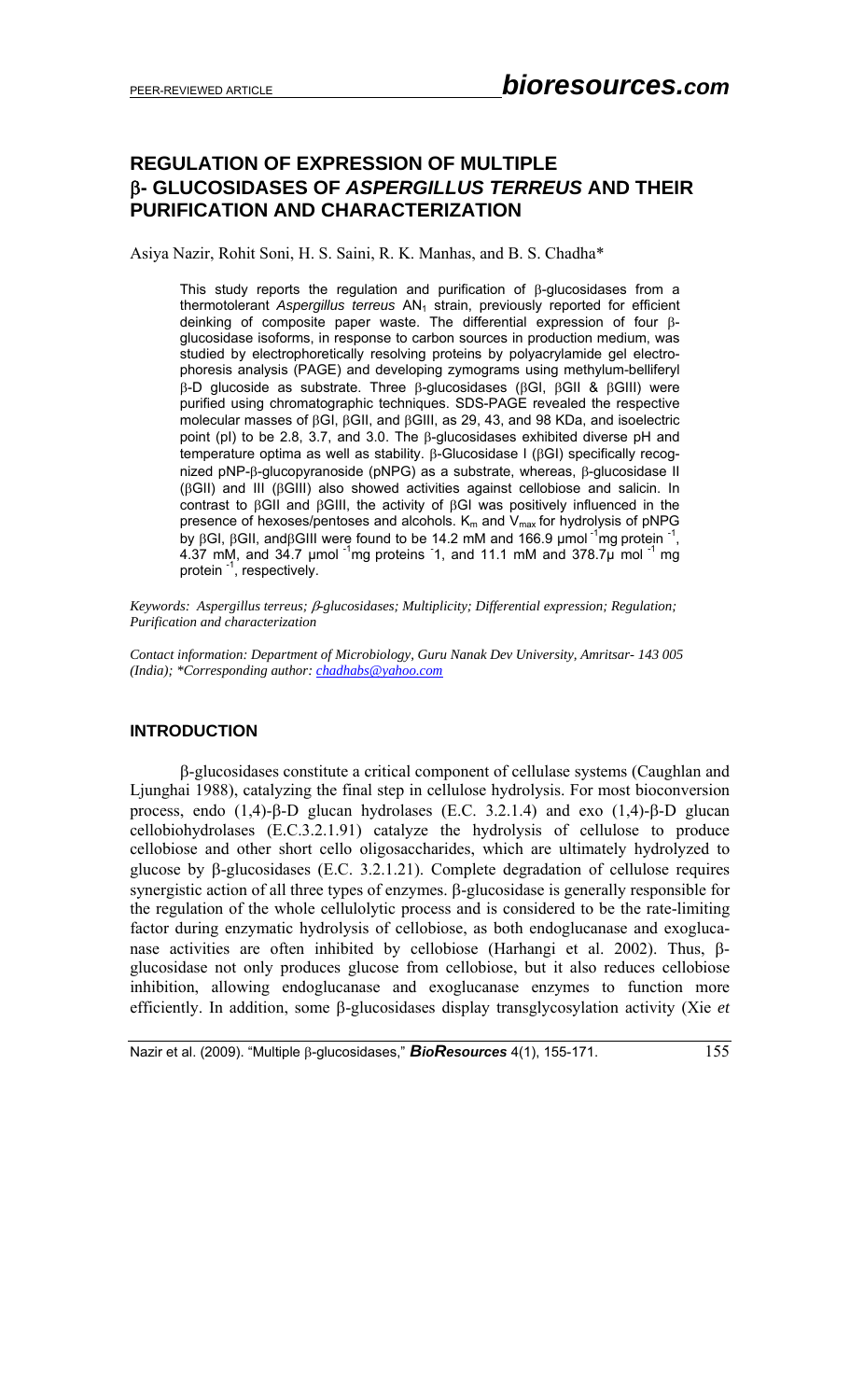*al.* 2004) and are thought to be involved in formation of positional isomers that act as inducers.

 The interest in β-glucosidases has been rejuvenated in the last few years owing to its role in various biotechnological processes including production of fuel ethanol from cellulosic agricultural residues (Bothast and Saha 1997). It is well understood that a cellulase enzyme preparation for bioconversion of cellulose to ethanol should have appreciably high levels of efficient β-glucosidases (Kim *et al.* 2007). In addition, βglucosidases are useful in the flavor industry as it is the key enzyme in the enzymatic release of aromatic compounds from glucosidic precursors present in fruits and fermenting products (Guegen *et al.* 1996). A recent U.S. patent 5,454,389 reports that a crude cellulase preparation with high ratio of β-glucosidase to filter paper activity shows improved efficiency of deinking of paper (Yang *et al.* 1999). The role of β-glucosidases in catalyzing different transglycosylation reactions for producing functional foods as well as pharmaceutically important neoglycoproteins is also being envisaged (Eneyaskaya *et al.* 2003).

Fungal strains are known to be efficient producers of β-glucosidases (Lynd *et al.* 2000). There are number of reports on production of β-glucosidase from yeast (*S. cerevisiae, Pichia etchellshii* and mesophillic fungi *(Trichoderma harzianum* and *Aspergillus* sp). Recent reports suggest that thermophilic fungi (*Chaetomium thermophilum, Humicola insolens, Sporotrichum thermophile* and *Melanocarpus sp., Myceliophthora* sp*.*). (Iwashita *et al.* 1998; Van Rensburg 1998; Oh *et al.* 1999; Kaur *et al.* 2007; Badhan *et al.* 2007; Sonia *et al.* 2008) and hydrocarbon utilizing novel fungi *Cladosporium resinae* are also good sources of novel β-glucosidases (Maheshwari *et al.* 2000; Parry *et al.* 2001; Yun *et al.* 2001). In few of these studies fungal multiplicity of βglucosidase has also been reported. However, studies on the regulation of differential expression of these multiple β-glucosidases, and characterizing them on the basis of being preferentially hydrolytic/ transglycosylating in action has not been carried out to the best of our knowledge. The understanding about the regulation would be important in designing culture conditions for overproducing desired kind of isoforms. This study reports the regulation of expression of the multiple β-glucosidase from a thermotolerant fungus *A. terreus*, as well as purification and characterization of three isoforms of βglucosidases to establish them as diverse and distinct.

## **EXPERIMENTAL**

### **Culture**

A thermotolerant fungal strain isolated from composting soil of the Jammu region (India) and identified as *Aspergillus terreus*  $(AN<sub>1</sub>)$  was employed in this study (Soni et al. 2008). The fungus was grown and maintained on yeast potato soluble starch (YPSs) of the following composition (%; w/v), starch 1.5, yeast extract 0.4,  $KH_2PO_4$  0.2,  $K_2HPO_4$ 0.23, MgSO<sub>4</sub>.7H<sub>2</sub>O 0.05, citric acid 0.057, and agar 2.0. The pH of medium was adjusted to 7.0. The fungus was cultured at 45  $\rm{^oC}$  for 7 days and stored at 4  $\rm{^oC}$ .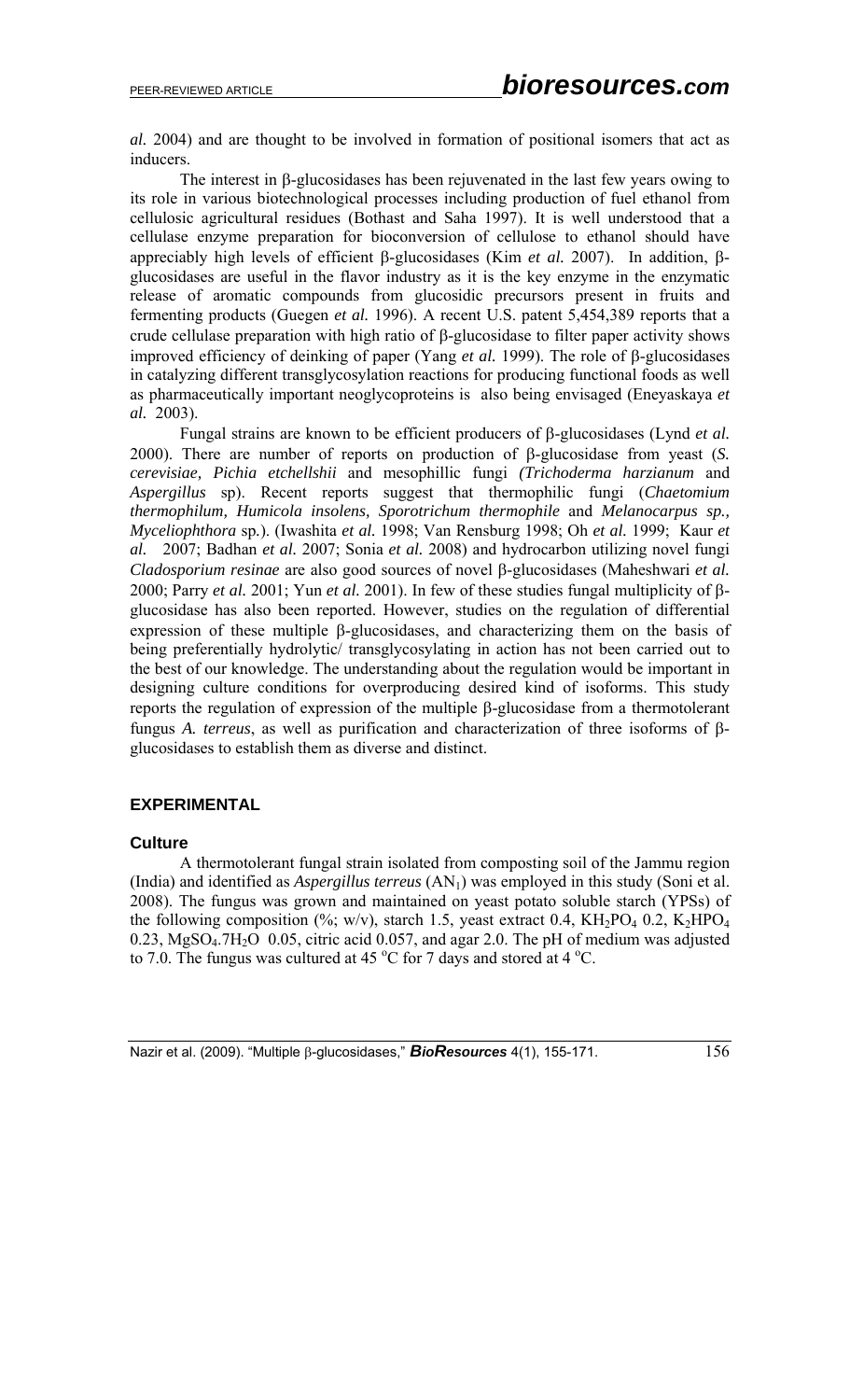# **Regulation of** β**- glucosidase in** *A. terreus*

The induction of  $\beta$ -glucosidase was studied in a medium containing KH<sub>2</sub>PO<sub>4</sub>, 0.4%, corn steep liquor 0.85%, and  $(NH_4)_2SO_4$  1.3%, along with 1 % (w/v) of monosaccharides (glucose and fructose), polysaccharides (Avicel®, solka floc, CMC, and cellobiose), and lignocelluloses (rice straw, wheat straw, wheat bran, corn cob, paper, and bagasse) as carbon source. The synergistic / negative effects of different substrates (fructose, glucose, cellobiose, sucrose, and mannitol  $(Q_1 \, \%)$  w/v), glycerol and ethanol ( $@1$  % v/v) to the inducer corn cob containing medium were studied. The flasks were inoculated with 2 ml of spore suspension  $(1x10^7$ spores ml<sup>-1</sup>) of 5 days old culture of *A*. *terreus* and incubated at  $45^{\circ}$ C /120 rpm for 120 h in an orbital shaker. The sampling was carried out at 12 h intervals up to 120 h, the contents were centrifuged (8000 x g for 10 min), and the supernatants were assayed for β-glucosidase activity.

# **Assay of** β**-Glucosidase**

β-glucosidases were assayed using *p*-nitrophenyl-β-D-glucopyranoside (pNPG) as substrate by the micro titer plate method (Parry *et al.* 2001). A reaction mixture of 100 μl containing 25 μl of enzyme, 25 μl of pNPG (10 mM) as substrate, and sodium acetate buffer (50 mM, pH 5.0) was incubated at 50  $^{\circ}$ C for 30 min. The reaction was terminated by addition of 100 μl of NaOH-glycine buffer (0.4 M, pH 10.8), and the developed yellow color was read at 405 nm using an ELISA Reader (MULTIKAN; Labsystem). The amount of *p*-nitrophenol released was quantified using the pNP standard. One unit of glucosidase activity was expressed as the amount of enzyme required to release 1 μ mole of pNP per minute under assay conditions.

### **Native Polyacrylamide Gel Electrophoresis and Zymogram**

 Crude enzyme preparations (protein 70 μg) were fractionated by native polyacrylamide gel electrophoresis (PAGE) using 10 % acrylamide gel with 4% stacking gel (Soni et al. 2008). The β-glucosidase activity in gels was detected by developing each zymogram against 10 mM 4-methylumbelleferyl-β-D glucoside (Sigma) as substrate prepared in sodium citrate buffer (50 mM, pH 6.0). Upon completion of electrophoreses, the gel was immersed in substrate solution for 45 min at 50 °C in the dark. The βglucosidase bands in the gel were detected under UV light using Gel Documentation system (Gene Genius, Cambridge, UK).

### **Production and Purification of** β**-Glucosidases**

For the preparation of inoculum, the culture was grown in 250 ml Erlenmeyer flasks containing 50 ml of glucose broth of the following composition  $(\%; w/v)$ ; glucose 1.5, yeast extract 0.4,  $K_2HPO_4$  0.2, and  $MgSO_4$  0.1. The pH of the medium was adjusted to 7.0, and flasks were incubated in an orbital shaker (120 rpm) at 45  $^{\circ}$ C for 24 h.

Solid state fermentation was carried out in Erlenmeyer flasks (250 ml) containing 5 g rice straw (ground to particle size 2-7mm) as sole carbon source and 15 ml of basal medium with the following components:  $KH_2PO_4$  0.4 %, corn steep liquor 0.85 %, and  $(NH_4)_2SO_4$  1.3 %, (pH 7.0). After sterilization, the medium was inoculated with 2 ml of actively growing culture of A. terreus and incubated at 45 °C for 5 days. The enzyme was harvested by adding 50 ml of sodium citrate buffer (50 mM, pH 6.0) to the flasks and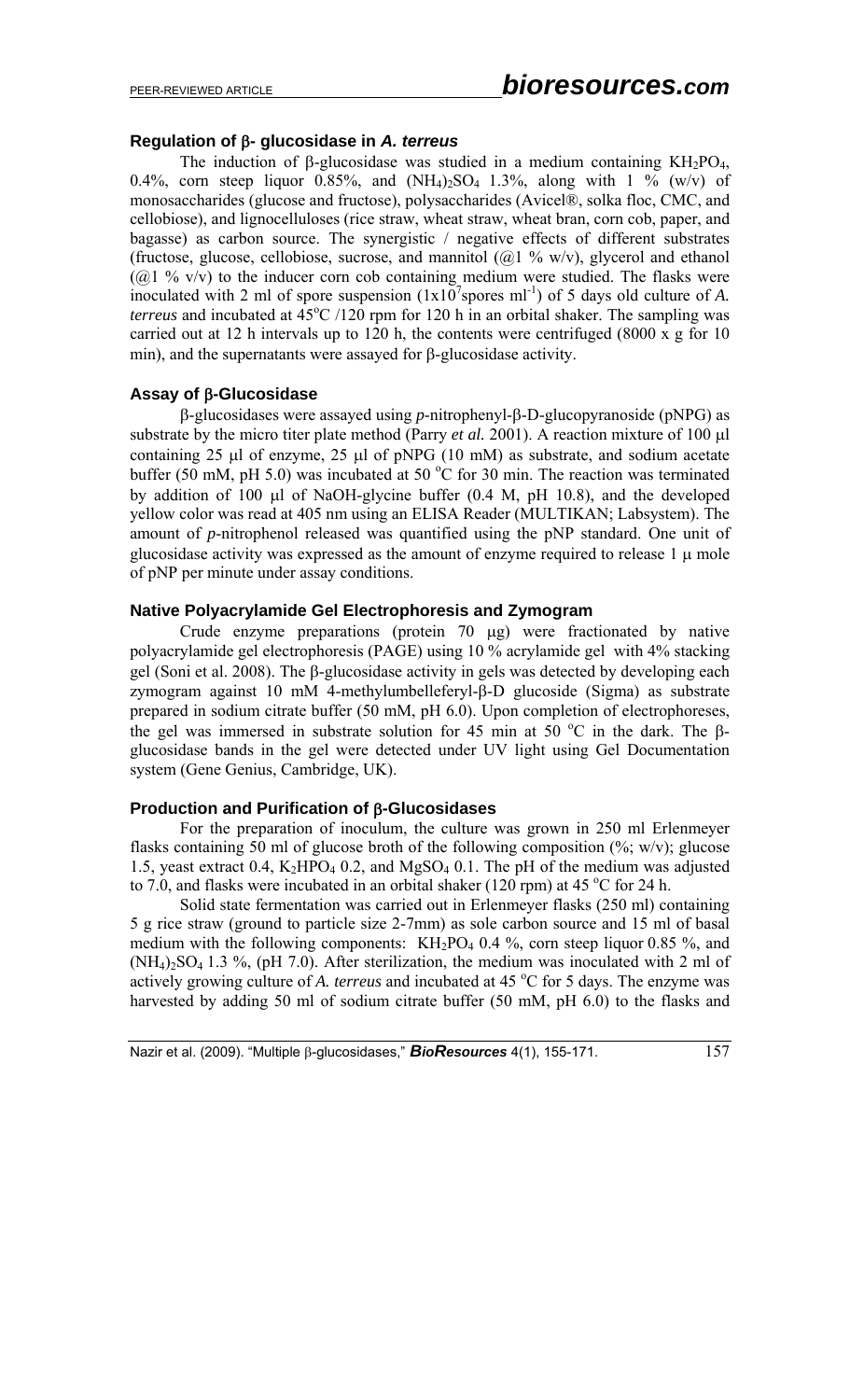kept at 45 °C for 1 h under mild shaking. The resultant slurry was filtered through muslin cloth and centrifuged at 8000xg for 10 min. The filtrate was concentrated using an Amicon ultrafiltration cell fitted with a PM-10 membrane (10 kDa cut off) and used for purification of β-glucosidases.

The concentrated sample was centrifuged (10,000 x g for 20 min.) and loaded onto a DEAE-sepharose (fast flow) column (24 cm x 2.6 cm; Pharmacia) pre-equilibrated with 20mM Tris HCl buffer (pH 7.0). The column was eluted first with the above buffer (2 bed volume), followed by a linear gradient of 1.0 M NaCl in 50 mM Tris HCl buffer (pH 7.0) at a flow rate of 1 ml min<sup>-1</sup>. Two active peaks (one during isocratic and one during NaCl gradient elution) were obtained. All fractions (10 ml each) were analyzed for β-glucosidase activity. Fractions corresponding to a β-glucosidase peak obtained during NaCl gradient elution were pooled, concentrated equilibrated with  $1.7 M (NH<sub>4</sub>)<sub>2</sub>SO<sub>4</sub>$  in 50 mM phosphate buffer (pH 7.0), and applied onto a phenyl sepharose 6FF (Amersham) hydrophobic interaction column (5 ml), equilibrated with the same buffer. The column was eluted with a linear gradient of  $(NH<sub>4</sub>)<sub>2</sub>SO<sub>4</sub> (1.7 M to 0 M)$  in 50 mM phosphate buffer (pH 7.0) at a flow rate of 1 ml/min. Three peaks of β-glucosidase were obtained. Peak I obtained during gradient processing was found to be purified. Peaks II and III were further pooled, desalted, and concentrated using an Amicon ultrafiltration cell fitted with a PM-membrane (10 kDa cut off). Both peaks were further purified by using a Sephacryl HR 200 (SIGMA) gel filtration column (1.8 x 90cm). The column was eluted with 0.15 M NaCl in Tris HCl buffer (20 mM, pH 7.0) at a flow rate of 12 ml/h. The fractions corresponding to the β-glucosidases were pooled and stored at -20  $\degree$ C for subsequent characterization. Purified enzymes were assayed for β-glucosidase activity using pNPG as substrate.

### **Determination of Protein**

The protein in the fractions was determined by reading the absorbance at 280 nm using a Shimadzu 1240 spectrophotometer, as well as the Bradford method at 595 nm (Bradford 1976).

# **Characterization of** β**-Glucosidases**

### *SDS Page and IEF*

The homogeneity and molecular mass of β-glucosidases were determined by SDS-PAGE. This was performed using 10 % acrylamide gel (Laemmali 1970). The *Mr* (relative molecular mass) of β-glucosidases was determined using the plot of log *Mr* of standard protein markers (Bangalore Genei, India) versus their relative mobility.

Isoelectric focusing (IEF) was performed according to the instructions provided by Novex, using 5% acrylamide gel containing 2.4% broad pH range (3-10.0) ampholine carrier ampholyte in a Mini-protein II system (Biorad). Ethanolamine (0.4% v/v) and sulphuric acid  $(0.2\% , v/v)$  were used as cathodic and anodic electrolyte solutions, respectively (Bhat and Wood 1989). Isoelectric focusing was carried out for 1 h each at constant voltage 100 and 200, followed with 500V for 30 min. The gel was silver stained, and pI of β-glucosidases was determined using plots of relative mobility of standard protein pI markers (FLUKA) versus their pI.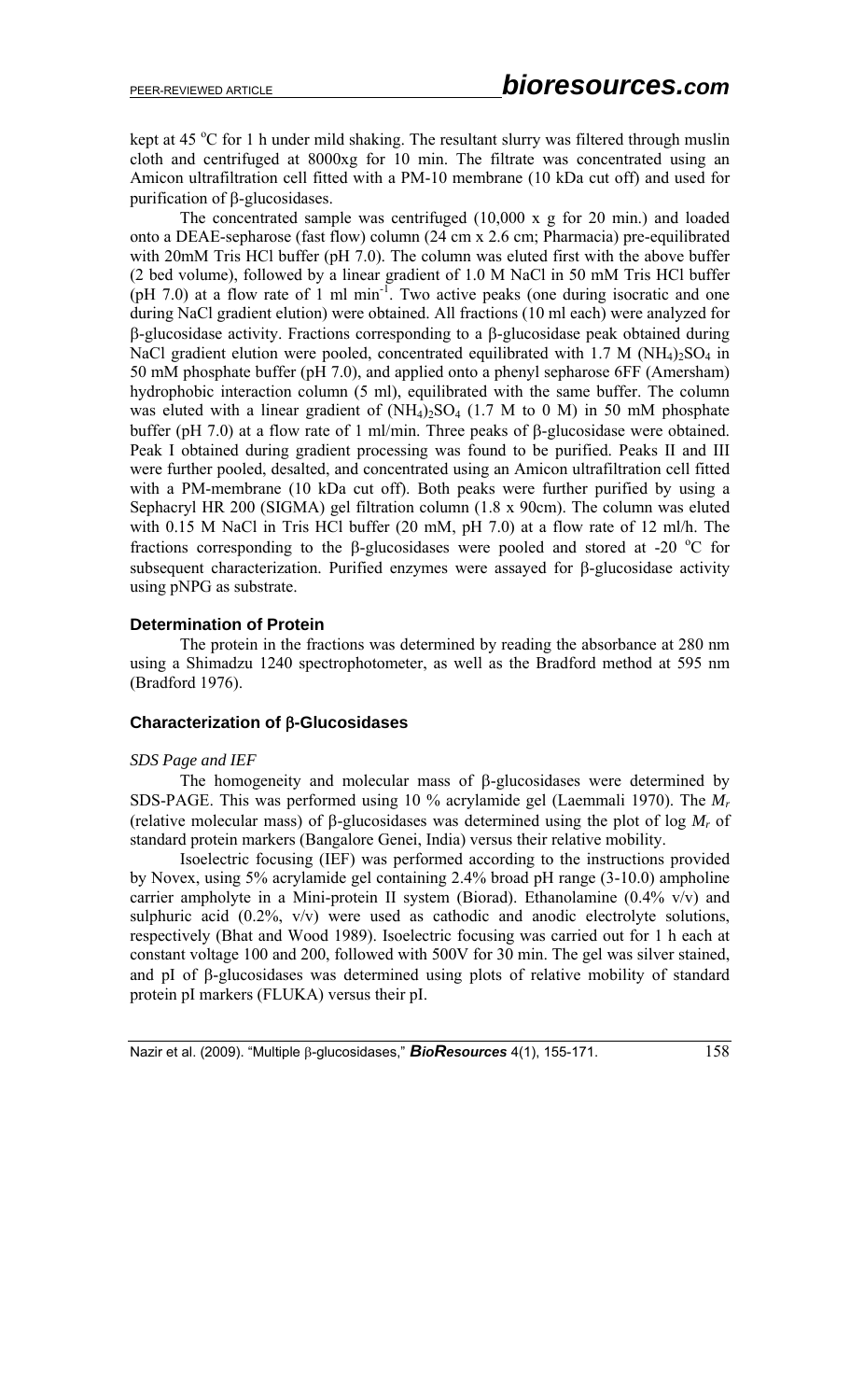# *Temperature and pH stability*

The temperature profile of purified β-glucosidases was obtained by determining the activity against pNPG between 30 and 80  $^{\circ}$ C. The optimal pH was determined by measuring the activity between pH 3.0 and 10.0, using 50 mM acetate (pH 3.0-5.0), phosphate (pH 6.0 – 8.0), and glycine NaOH (pH 9.0 – 10.0) buffers at 50 °C. For determination of temperature and pH stability, the enzyme aliquots were pre-incubated at different temperatures, and pH values for 0-240 min and assayed for β-glucosidase activity using pNPG as substrate, thereafter.

# *Effect of metal ions and other reagents*

Purified β-glucosidase aliquots were incubated in 10 mM of MnSO<sub>4</sub>, CaCl<sub>2</sub>, MgSO4, EDTA, NaCl, KCl, CuSO4, ZnSO4, DTT, and mercaptoethanol for 30 min at room temperature. The activity was then determined using pNPG as substrate.

# *Substrate Specificity*

Substrate specificity of β-glucosidase was determined against pNP-β-glucopyranoside, pNP-α-D-glucopyranoside, pNP-β-galactopyranoside, ONP-β-D galactopyranoside, ONP-β-D-xylopyranoside, pNP-β-D-xylopyranoside, and pNP cellobioside (3Mm) as substrates (SIGMA) using the method described for β-glucosidase assay. The activities against polysaccharides (CMC low viscosity), CMC (high viscosity), solka floc, avicel, birch wood xylan) were determined by incubating the reaction mixture (1 ml) containing 100 μl enzyme, 400 μl citrate buffer (50mM, pH 6.0), and 500 μl of respective substrate (1 % w/v) at 50 °C for 1 h. The reducing sugars released were quantified using DNS reagent. The activities on cellobiose and salicin (3 mM) were estimated by assaying the amount of released glucose using GOD-POD method (Lin et al. 1999). The apparent  $K_{m}$ ,  $V_{max}$  and  $K_{cat}$  for β-glucosidase were determined against pNPG, using a Lineweaver Burk plot.

# *Effect of mono / disaccharides and alcohols*

The effect of mono/disaccharides (1 mg/ml) and alcohols (methanol, ethanol and propan-2-ol @ 20 % v/v) on β-glucosidase activity was studied using pNPG as a substrate.

# **RESULTS**

# **Regulation of** β**-Glucosidases**

The results in Fig. 1 show the observed levels of β-glucosidase in shake flask cultures. Fructose and cellobiose were found to be good inducers of β-glucosidase activity (6.93 U/ml and 6.75 U/ml) when compared to glucose, polysaccharides (Avicel®, solka floc, and CMC) and lignocellulosic substrates, except corn cobs, which was found to be the best source for production of β-glucosidase (8.85 U/ml) activity. Paper waste (5.25 U/ml) also supported appreciable levels of activity.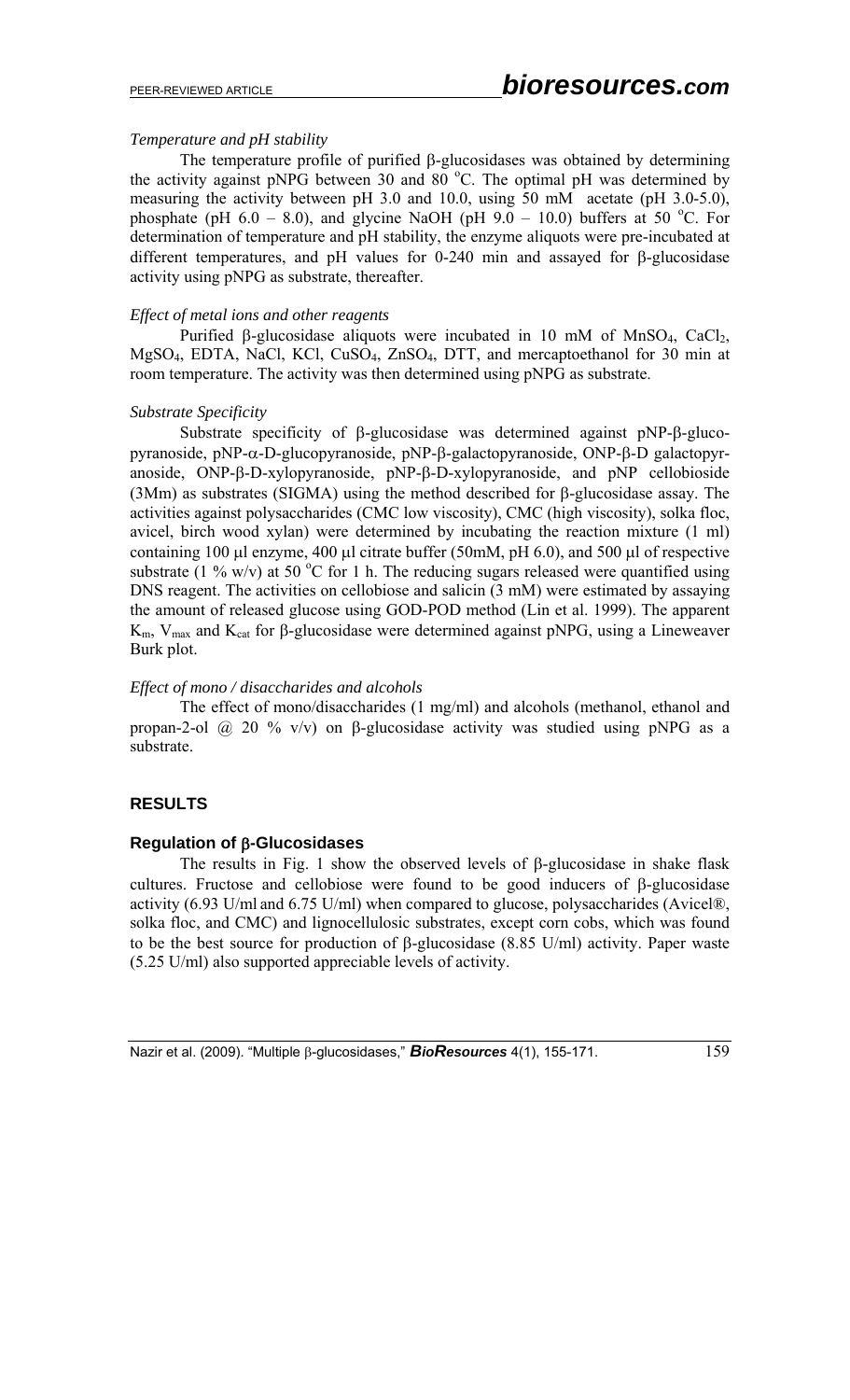

**Figure 1.** Enzyme activity pattern of extracellular protein from *A. terreus* grown on different carbon sources under shake culture. The values are the mean of three replicates.

Expression analysis of β-glucosidases produced by *A. terreus* in the presence of different substrates was studied by developing zymograms (Fig. 2a).



**Figure 2 a.** Zymogram showing effect of different carbon sources on expression of multiple βglucosidases by *A. terreus*. Lanes from left to right: (a) Rice straw; (b) Wheat bran; (c) wheat straw; (d) Corn cob; (e) Bagasse; (f) Paper; (g) Solka floc; (h) Glucose; (i) Fructose; (j) Cellobiose, under submerged condition.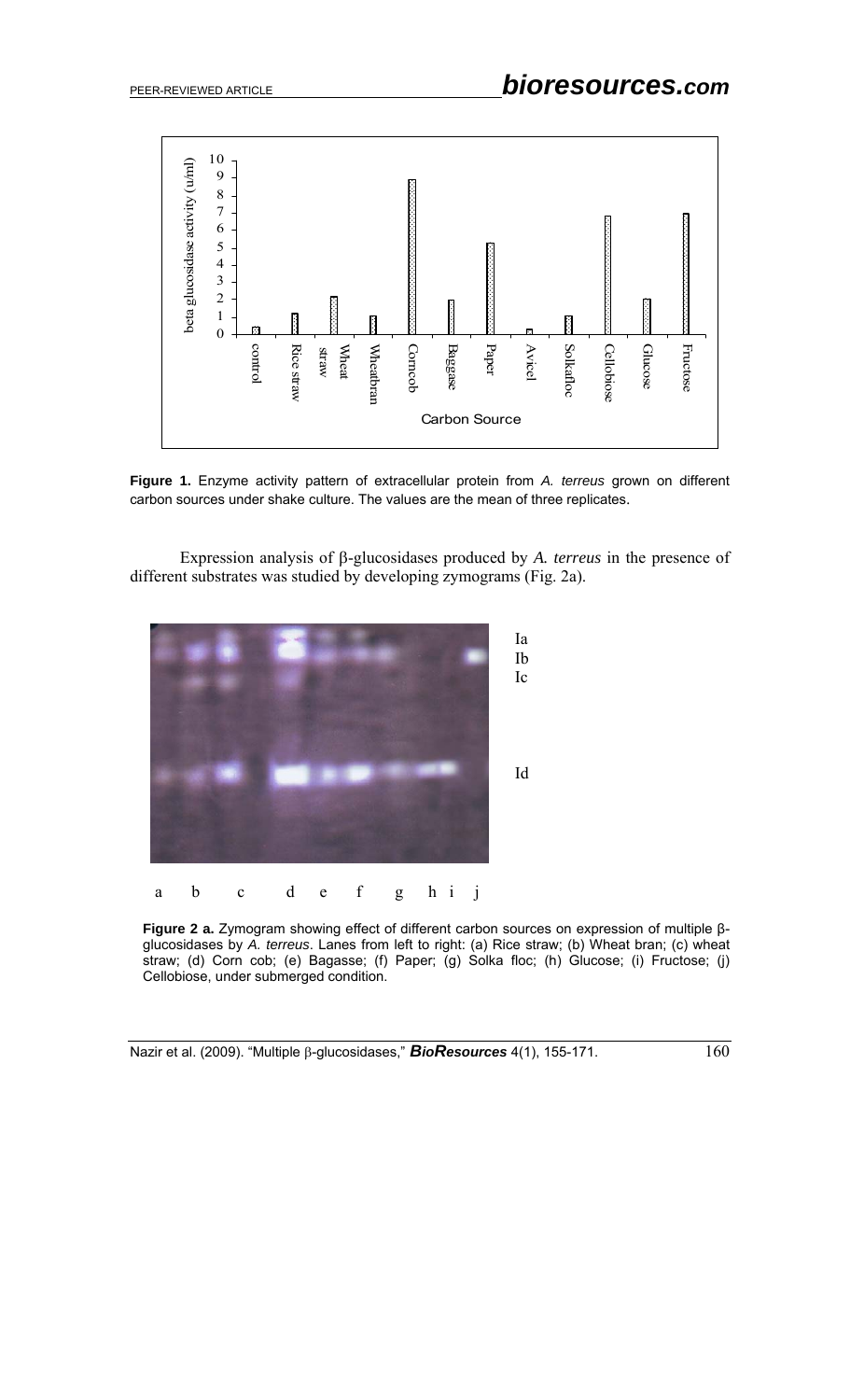The activity gel revealed that four electrophoretically distinct isoforms of βglucosidases designated as Ia, Ib, Ic, and Id were expressed in the presence of corn cob and wheat straw. However, isoform Ib in the presence of cellobiose, and isoform Id were the sole expressed β-glucosidases in the presence of monosaccharide (glucose and fructose). In the presence of rice straw, paper waste, and baggase, isoforms Ia, Ib, and Id were expressed, whereas, in the case of wheat bran and solka floc, expression of isoform Ia was not observed. The result in Fig. 2b shows that during solid state fermentation (SSF) isoform Ib was not expressed on any of the complex polysaccharide. In the presence of rice straw and wheat straw at a maximum three isoforms (Ia, Ic, and Id) were expressed. The β-glucosidase activities in the culture extracts of rice straw and wheat straw were observed as 470 and 333 (U/g substrate), respectively. On the other hand, corn cob, which was found to support maximal expression of β-glucosidase in shake flask culture, expressed isoforms Ia and Ic and produced β-glucosidase activity of 252 (U/g substrate). Bagasse, however, showed expression of isoforms Ic and Id with β-glucosidase activity of 81 (U/g substrate). This shows that the differential expression is not only limited to complexity of carbon source but also culture conditions employed for growth of the micro-organism.



**Figure 2 b**: Zymogram showing effect of different carbon sources on expression of multiple βglucosidases by *A. terreus*. Lanes from left to right: (a) bagasse; (b) paper; (c) wheat bran; (d) wheat straw; (e) corn cob; (f) rice straw, under solid state condition.

Furthermore, it was observed that production of β-glucosidases in *A. terreus* was weakly repressed when glucose, fructose, or mannitol was supplemented to medium containing corn cob. However, expression was unaffected by other supplements – sucrose, cellobiose, and glycerol (Fig. 3). The production profile revealed that the culture of *A. terreus* achieved a maximal level of β-glucosidase in a medium containing corn cob after 120 h (Fig. 4). No activity was detected up to 12 h of culturing. The expression of βglucosidase activity was observed at 24 h and remained steady until 48 h, followed by a steady increase until 120 h. The inset of Fig. 4 shows that initially isoform Ib is expressed between 24 and 48 h of incubation (lane b and c). At 72 h, expression of isoforms Ib and Id was observed, followed by expression of all the four isoforms, thereafter. The level of expression of isoform Id was maximal, as evident from the band intensity.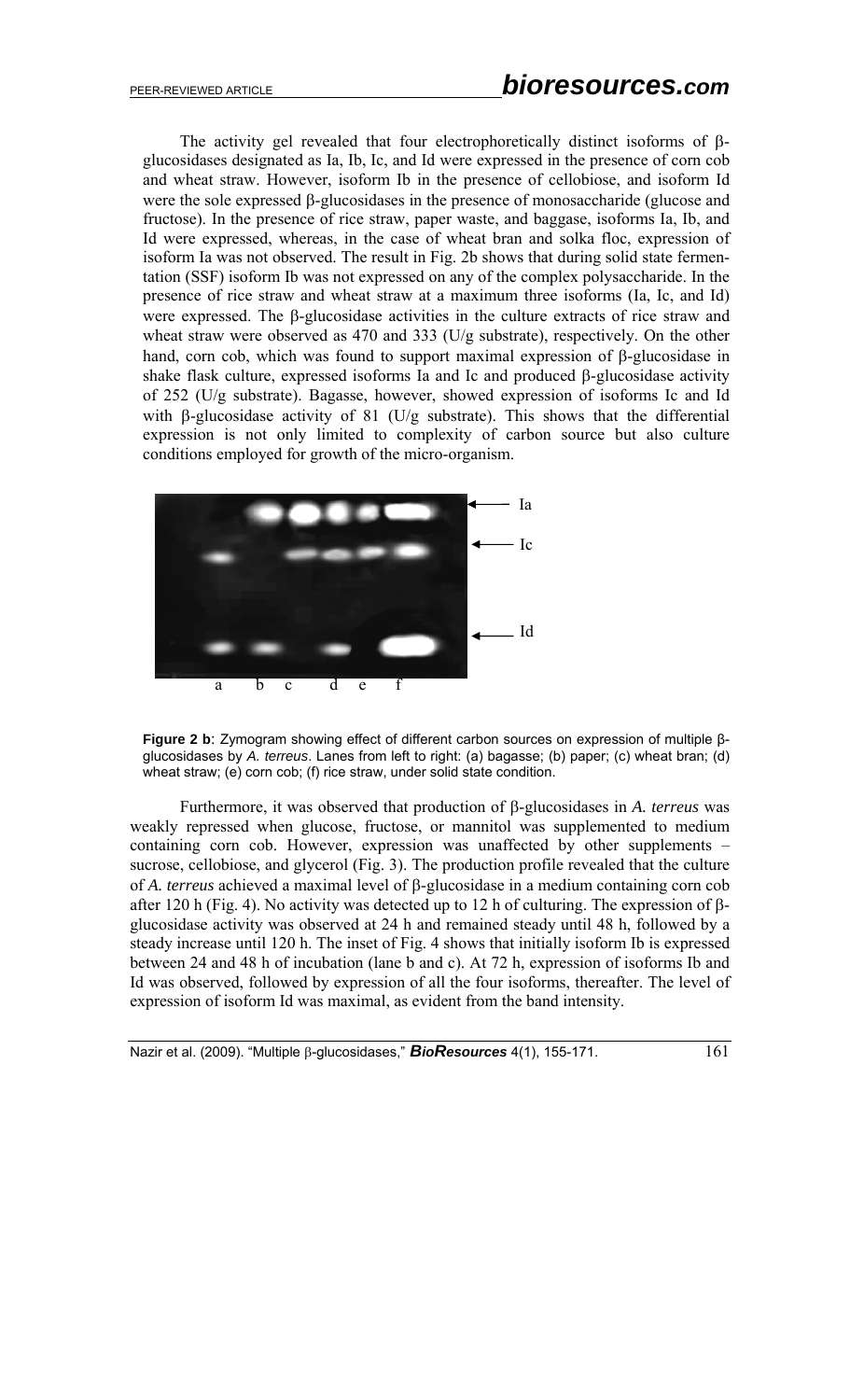

**Figure 3.** Effect of addition of different additives @1% (w/v) to corn cob (CC) 1% (w/v) containing production medium on the production of β-glucosidase by *A. terreus* after 120 h of incubation



**Figure 4.** Profile of β-glucosidase production by *A. terreus* grown on corn cob containing medium. Inset zymogram shows the sequential expression of β-glucosidase isoforms after 36 h (a), 48 h (b), 60h (c), 72h (d), 84 h (e), 96 h (f), 108 (g), and 120h.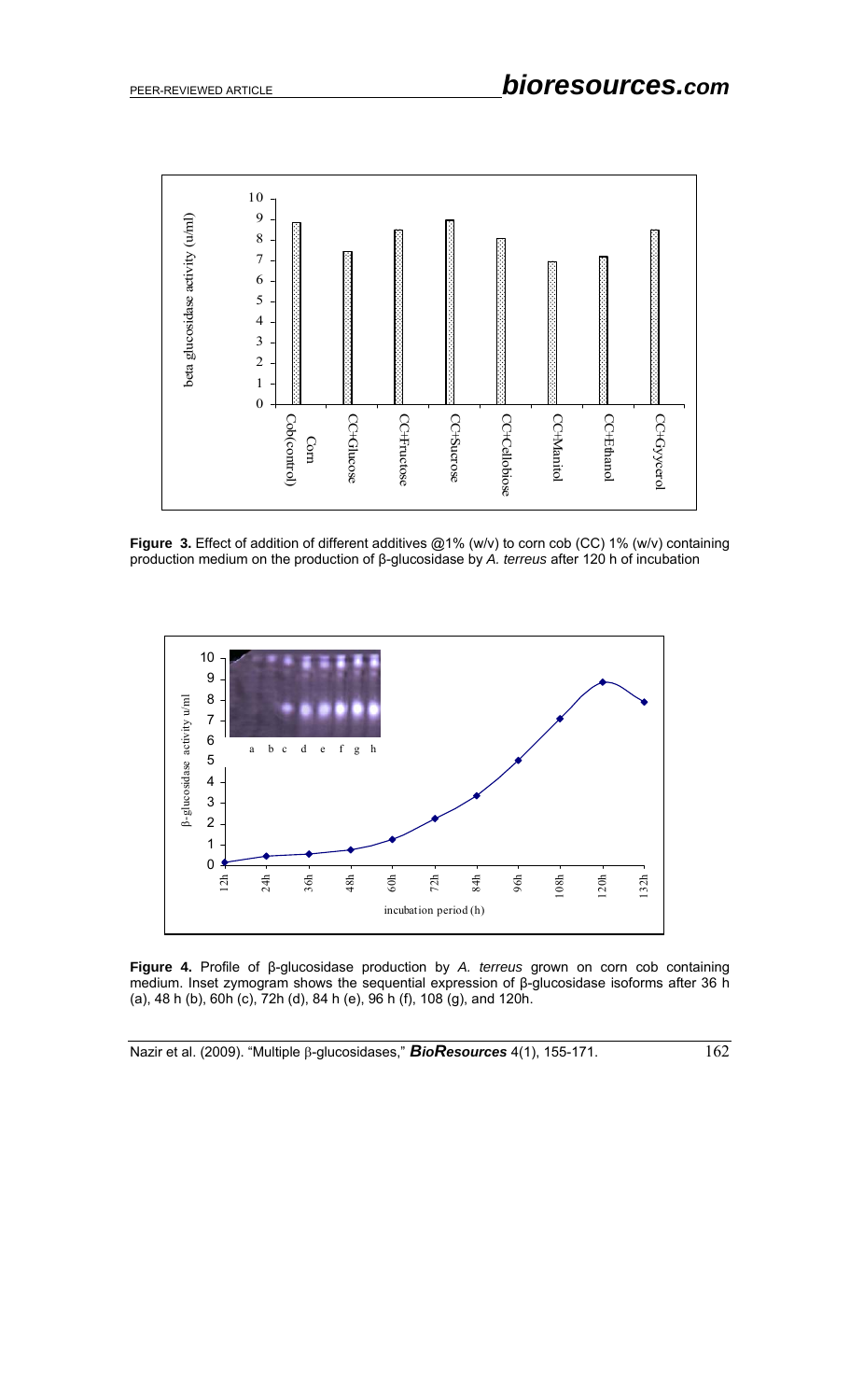# **Purification of** β**-Glucosidases**

For purification, *A. terreus* was grown in an optimized medium containing rice straw as the carbon source produced maximal β-glucosidase (650 U/g substrate) activity under solid state fermentation (SSF). The purification of three β-glucosidases (βGI, βGII, and βGIII) was carried out as summarized in Table 1.

| <b>Steps</b>                      | Total<br>activity (IU) | Total protein<br>(mg) | Specific activity<br>Purification<br>( $\mu$ mol min <sup>-1</sup> mg<br>folds<br>protein $^{-1}$ ) |                          | Enzyme<br>recovery (%) |
|-----------------------------------|------------------------|-----------------------|-----------------------------------------------------------------------------------------------------|--------------------------|------------------------|
| Crude filtrate                    | 3000                   | 1200.4                | 2.4                                                                                                 | $\overline{\phantom{0}}$ | 100                    |
| Ultra filtration                  | 1226.4                 | 80                    | 15.3                                                                                                | 6.3                      | 40.8                   |
| DEAE-<br>sepharose<br>$\beta$ -GI | 825                    | 26.6                  | 31.0                                                                                                | 12.9                     | 27.5                   |
| <b>HIC</b>                        | 275.9                  | 1.5                   | 183.9                                                                                               | 76.6                     | 9.19                   |
| $\beta$ -GII                      |                        |                       |                                                                                                     |                          |                        |
| <b>HIC</b>                        | 500                    | 12                    | 41.6                                                                                                | 17.3                     | 16.6                   |
| <b>Gel filtration</b>             | 256                    | 4                     | 64                                                                                                  | 26.6                     | 8.5                    |
| $\beta$ -GIII                     |                        |                       |                                                                                                     |                          |                        |
| <b>HIC</b>                        | 112.5                  | 5                     | 22.5                                                                                                | 9.3                      | 3.75                   |
| <b>Gel filtration</b>             | 15.35                  | 0.05                  | 307                                                                                                 | 127.9                    | 0.51                   |

**Table 1.** Summary of Purification of β-Glucosidases from *A. terreus* 

The ion exchange chromatography on DEAE-Sepharose yielded a single peak of β-glucosidases, which was further fractionated on a phenyl sepharose hydrophobic interaction column (HIC). HIC yielded three peaks. No contamination of other protein was found in peak I (βGI). The purified enzyme βGI exhibited specific activity of 183.9 μmol min<sup>-1</sup> mg protein<sup>-1</sup> with purification fold and yield of 76.6 and 9.19 %, respectively. The fractions corresponding to peaks II and III were found to be contaminated with endoglucanase. Fractionation of these respective peaks on gel filtration column separated β-glucosidases from endoglucanase, and final purification of βG II and βG III was achieved. The purified βGII and βGIII exhibited 64 and 307  $\mu$  mol min<sup>-1</sup>mg protein<sup>-1</sup> specific activities, corresponding to 26.6 and 127.9 folds purification with 8.5 and 0.51 % yield, respectively. β-glucosidases I, II and III were apparently homogeneous on SDS-PAGE with molecular weight  $(M_r)$  of  $\sim$ 29, 43, and 98 kDa, respectively (Fig. 5a). The purity was further confirmed by IEF, which showed single band with pI value of  $\sim$ 2.5, 3.7 and 3.5, respectively (Fig. 5b).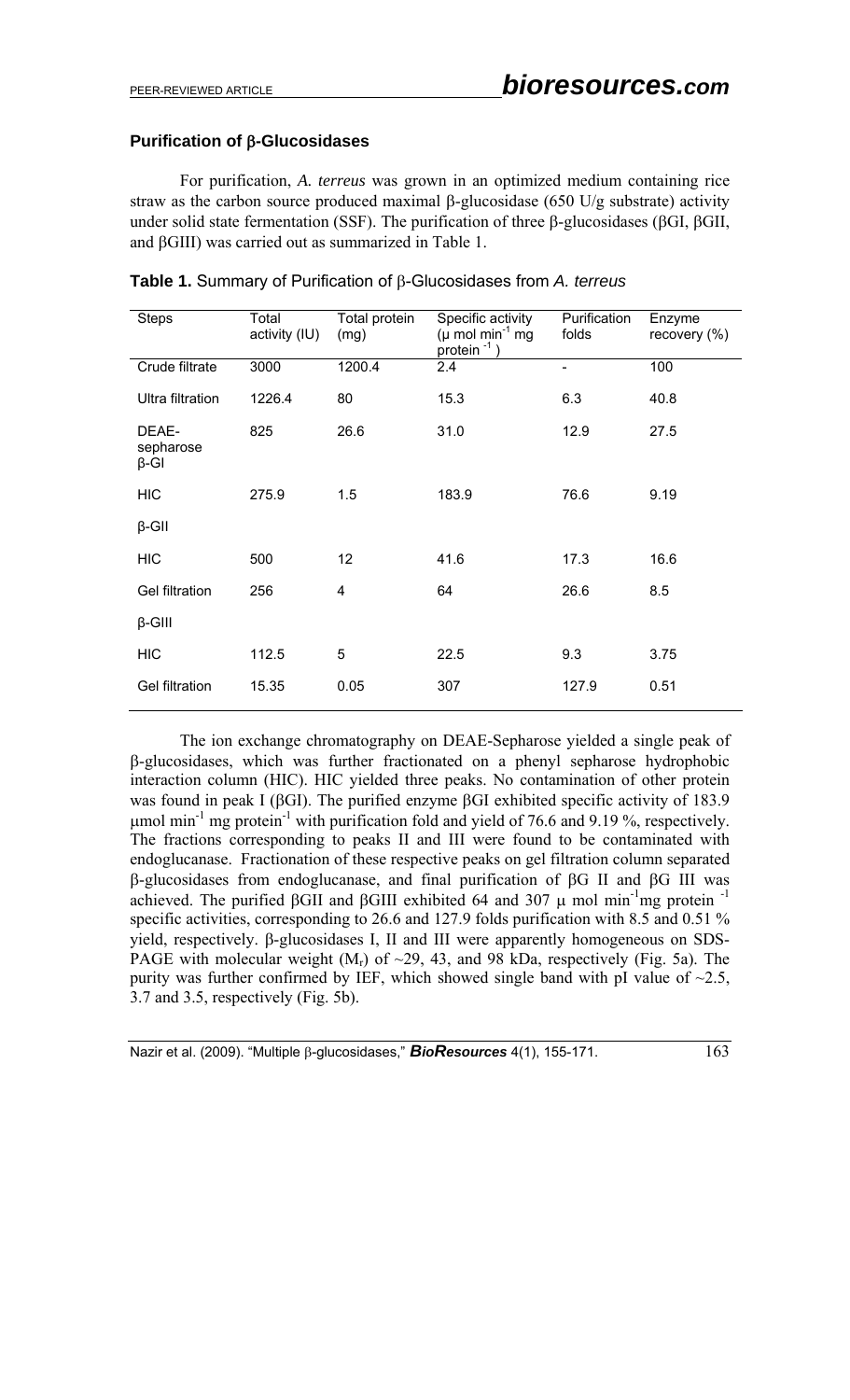

**Figure 5.** SDS-PAGE (a) of purified isoforms of β-glucosidases from *A. terreus* (AN1). Lane M standard protein markers of increasing molecular mass: Soyabean trypsin inhibitor (20KDa); Bovine Serum albumin (43 KDa); Bovine serum albumin (66 KDa); Phosphorylase (97.4 KDa), Lane 1, purified β-G I; Lane 2, purified β-G II; Lane 3, purified β-G III. Isoelectric focusing (b) of purified isoforms of β-glucosidases Lane 1 purified β-G I; Lane 2, β-G II; Lane 3, β-G III; Lane M standard *pI* markers (Pharmacia)

#### **Temperature, pH Optima and Stability**

The results in Fig. 6 (a and b) showed that βGI and βGII were optimally active at temperature 60 °C, and βG III exhibited optimal activity at 70 °C. The optimal pH for activity of the isoforms II and III was 5.0. The isoform βGI, however, was active over a broad range of pH (5.0-10.0) and temperature range of 50-90 °C. βGII was active under acidic pH (2.0 - 6.0) that decreased appreciably, thereafter. However, βGIII activity was observed in a very narrow range.



**Figure 6.** Temperature (a) and pH (b) optima curves of purified β-glucosidase (β-G) I, II, and III from *A. terreus*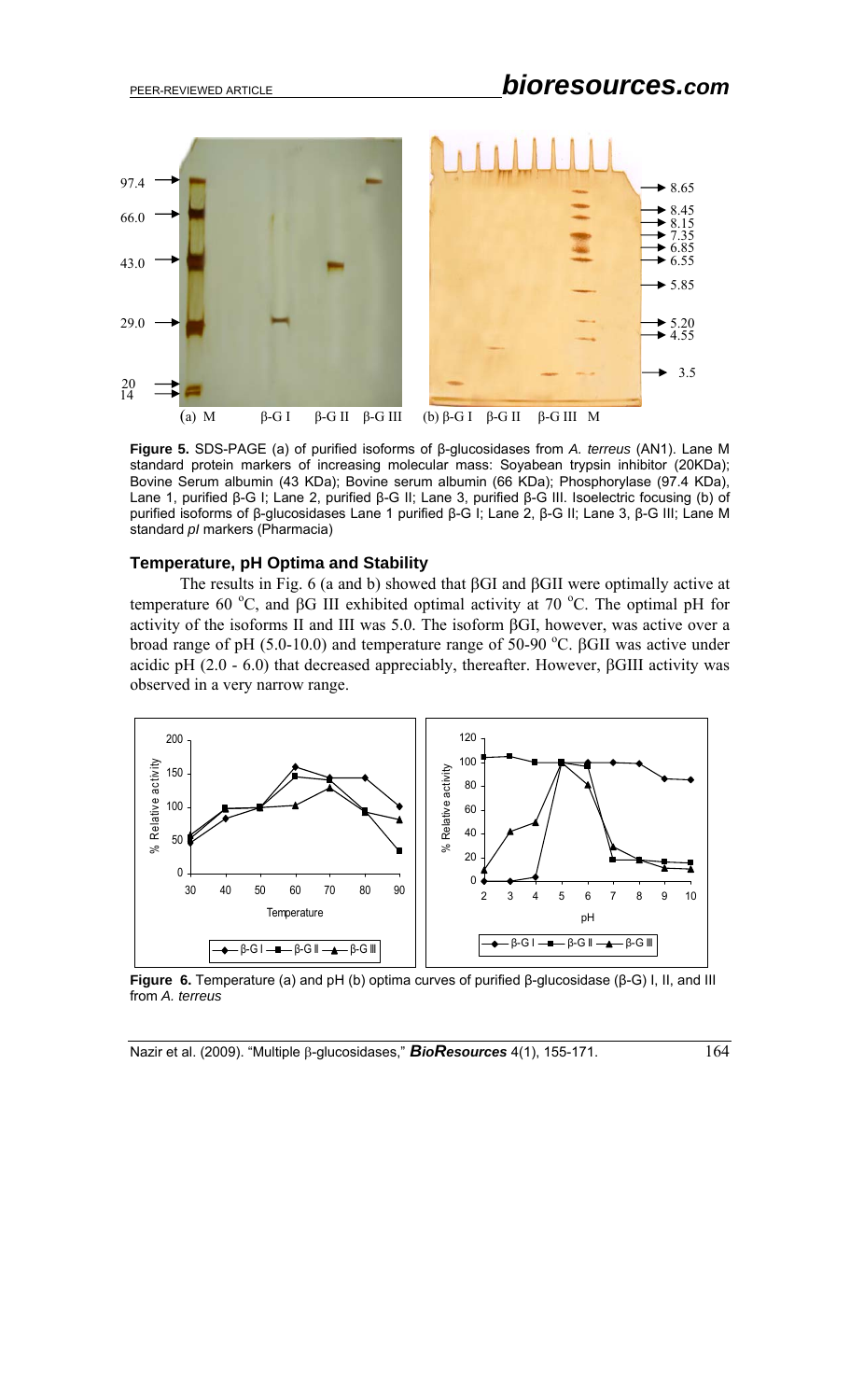The stability of βGI, βGII, and βGIII was studied for 4 h within their near optimal pH range of (5-7), (3-5), and (4-6) at temperatures of  $50^{\circ}$ C to  $70^{\circ}$ C, respectively. It was observed that βGI was appreciably stable within the temperature range of 50-70<sup>o</sup>C for 4 h between pH 5-7. βG II retained almost complete activity at pH 3.0, 4.0, and 5.0 when incubated for 180 min at 50 °C. However, almost complete loss in activity was observed at temperatures of 60-70 °C after 30 min. The isoform  $\beta$ GIII retained complete activity at pH 5.0, whereas, 55.14 % at pH 4.0 and 77 % at pH 6.0 was observed after 240 min of incubation at 50  $^{\circ}$ C. However at 60  $^{\circ}$ C, appreciable losses in activity were observed after 30 min of incubation (data not shown).

### **Effect of Metal Ions and Chemicals**

The effect of metal ions and chemicals on enzyme activity of three isoforms of βglucosidases was investigated (Fig. 7). The presence of the reducing agent mercaptoethanol enhanced the activity of βGIII, while 82% and 19% decreases were observed in βGI and βGII activities, respectively. It was further observed that the presence of EDTA and DTT did not affect the activity of βGIII; however, in their presence, respective inhibition of βGI (72 % and 73 %) and βGII (17 % and 12 %) was observed. The presence of monovalent and divalent metal ions  $K^+$ ,  $Na^+$ ,  $Fe^{2+}$ ,  $Mn^{2+}$ ,  $Zn^{2+}$ , and  $Mg^{2+}$ positively influenced the activity of βGIII, but inhibition of βGI activity by 60, 12, 52, 56, 42, and 15 % and that of βGII activity by 15, 27, 2, 10, 25.7, and 26 %, respectively, was observed. The activity of all three isoforms βGI, II, and III was inhibited by 70, 22, and 57.5 %, respectively, in the presence of  $Cu^{2+}$ .



**Figure 7.** Effect of metal ions and chemicals on activity of β-glucosidase β G I, II, and III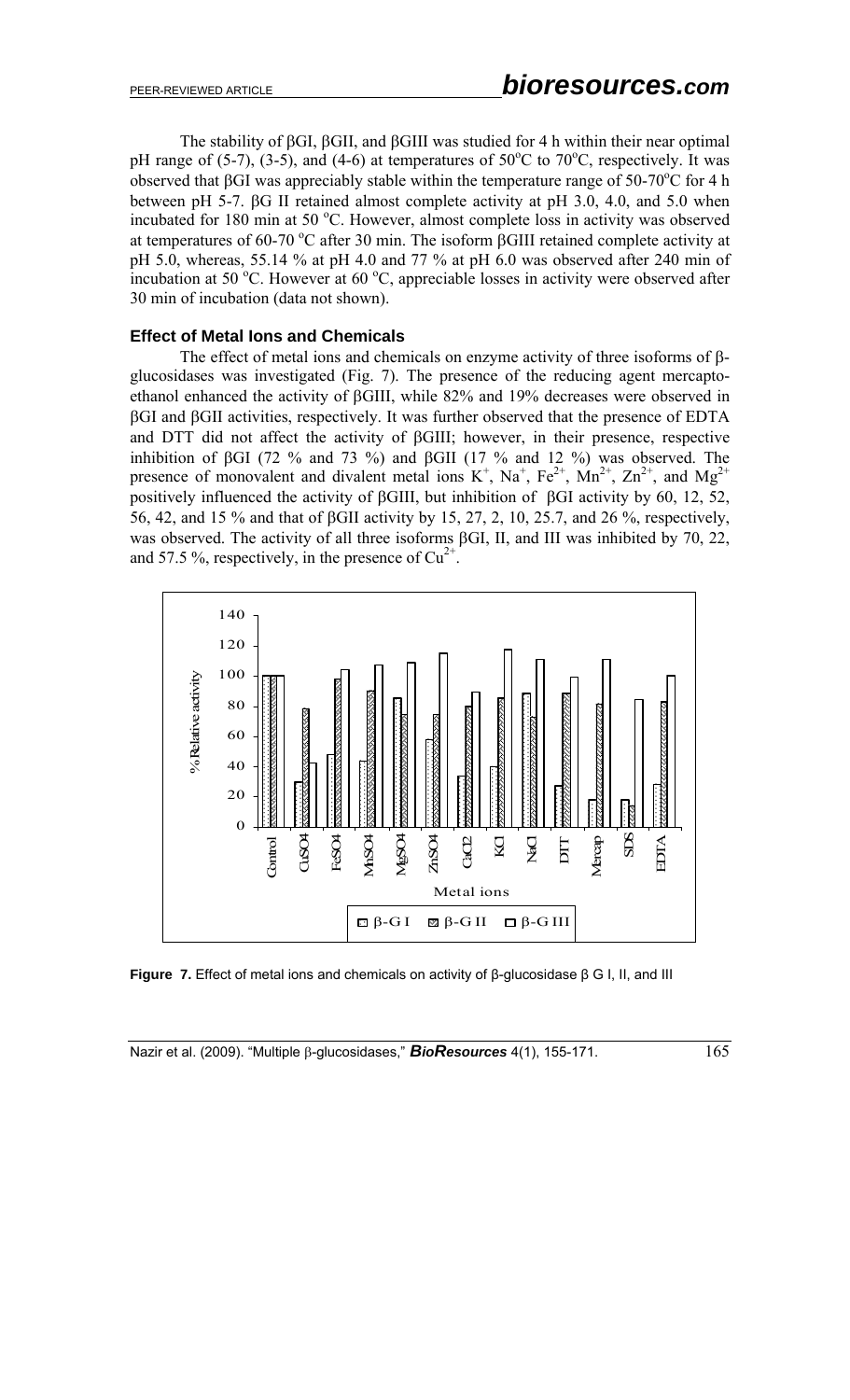# **Substrate Specificity of** β**-Glucosidases**

The action of purified β-glucosidases was tested against different substrates with α and β configuration. The results summarized in Table 2 showed that all three isoforms were active against pNPG. No activity was observed against ortho or para nitrophenyl substituted β-D-galactopyronaside and xylopyranoside. The isoforms βG II and βG III recognized cellobiose and salicin as substrate; however, βGI did not catalyze the hydrolysis of either of these. Moreover, none of the three isoforms showed any activity against CMC (low and high viscosity), Avicel®, solka floc, and birch wood xylan.

Table 2. Relative Activities of β-Glucosidase from *A. terreus* (AN<sub>1</sub>) towards pNPG, Cellobiose, and Salicin

| Absolute activity U/mg (Relative activity %) |                          |               |                |  |  |
|----------------------------------------------|--------------------------|---------------|----------------|--|--|
| Substrate                                    | $\beta$ -G I             | $\beta$ -G II | $\beta$ -G III |  |  |
| pNPG                                         | 5.7(100)                 | 5.4(100)      | 1.08(100)      |  |  |
| Cellobiose -                                 |                          | 1.4(27.6)     | 2.0(20.5)      |  |  |
| Salicin                                      | $\overline{\phantom{a}}$ | 2.0(38.7)     | 0.27(25.8)     |  |  |

No activity was detected against pNp-α-D-glucpyronaside, pNp-β-D-glucopyronaside, pNp-βgalactopyronaside, oNp-β-D-galactopyronaside, oNp-β-D-xylopyronaside, pNp-β-D-xylopyronaside, pNp-cellobioside and CMC (low and high viscosity), Avicel, solka floc, and birch wood xylan.

### **Effect of Monosaccharides and Disaccharides on** β**-Glucosidases Activity**

The effect of different mono and disaccharides on the  $\beta$  glucosidase activities of the three isoforms was studied. The results in Table 3 show that activity of βGI was positively influenced in presence of mono and disaccharides. The activities of βGII and βGIII, however, were inhibited in presence of glucose, cellobiose and salicin.

|                        |                                                  | Absolute activity $Umg^{-1}$ (Relative activity %) |                                     |
|------------------------|--------------------------------------------------|----------------------------------------------------|-------------------------------------|
| Substrate              | $\beta$ -G I                                     | $\beta$ -G II                                      | $\beta$ -G III                      |
| Control                | 5.62(100)                                        | 5.4(100)                                           | 1.08(100)                           |
| <b>Monosaccharides</b> |                                                  |                                                    |                                     |
| Glucose                | $8.3$ (147.0)                                    | 3.3(60.7)                                          | 0.563(51.0)                         |
| Xylose                 | 10.5 (186.0)                                     | 6.0(110.4)                                         | 1.12 (103.0)                        |
| Arabinose              | $9.0$ (161.0)                                    | 5.9(109.3)                                         | 1.13(102.0)                         |
| Galactose              | $9.0$ (161.0)                                    | 6.0(111.6)                                         | 1.11(101.0)                         |
| Fructose               | 11.0 (196.0)                                     | 6.8(125.7)                                         | 1.10(104.0)                         |
| <b>Disaccharides</b>   |                                                  |                                                    |                                     |
| Sucrose                | 8.5(144.0)                                       | 5.9(108.5)                                         | 1.10<br>(101.0)                     |
| Cellobiose             | 10.7 (190.0)                                     | 3.3(60.5)                                          | 0.431(39.0)                         |
| Salicin                | 7.62 (129.0)                                     | 2.3(43.0)                                          | (50.0)<br>1.08                      |
| substrate              | Different mono & disaccharides were added @ 0.1% |                                                    | (w/v) to control containing pNPG as |

### **Table 3.** Effect of Various Mono- or Disaccharides on the Activity of β-Glucosidase I, II, and III of *A. terreus*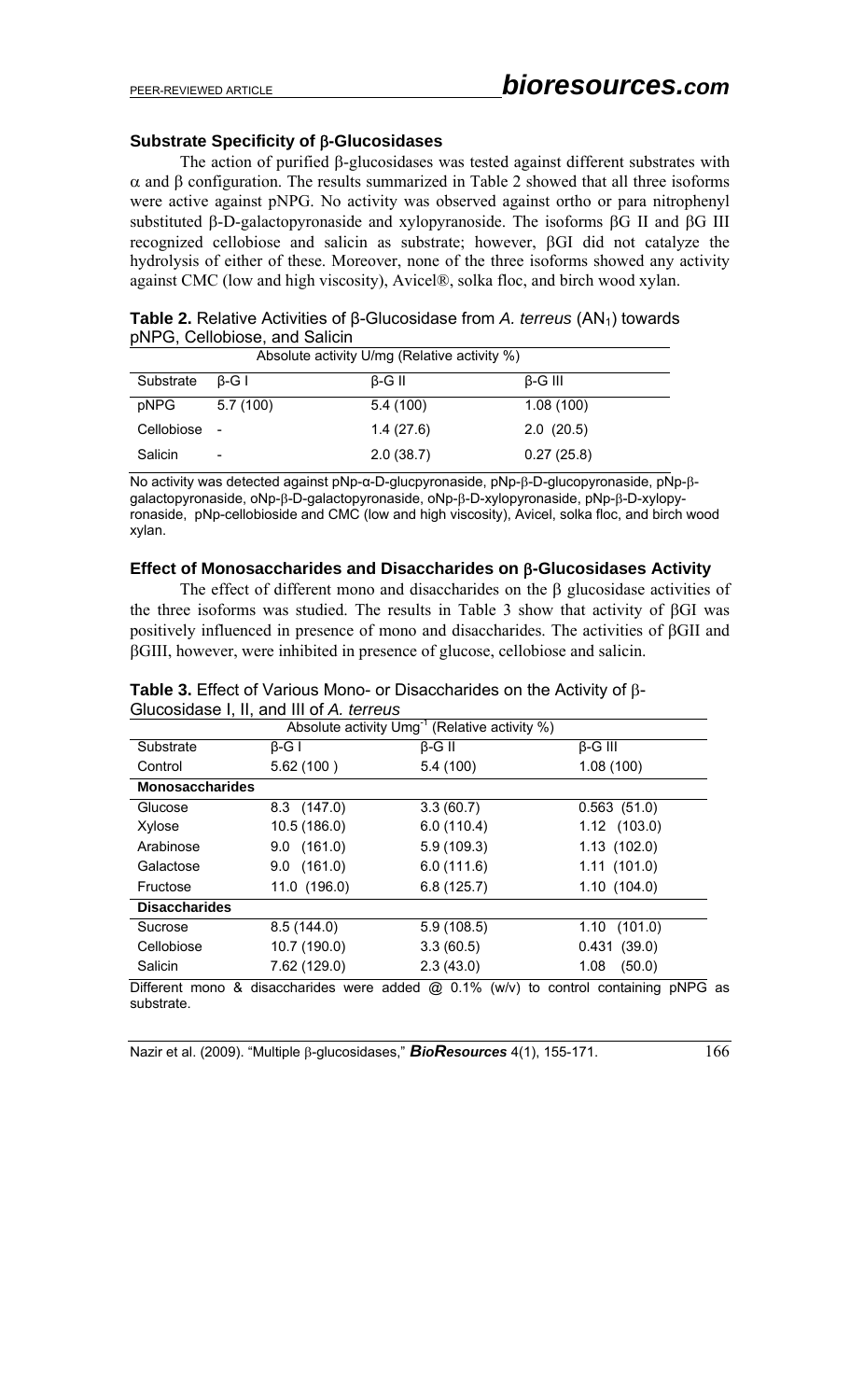# **Effect of Alcohols on Activity of** β**-Glucosidases**

βGII and βGIII activities were inhibited in presence of 20 % (v/v) of methanol, ethanol, and butanol (Fig. 8). However, the activity of βGI was positively influenced in their presence.



**Figure 8.** Effect of methanol, ethanol, and butanol added at 20% (v/v) on the activities of βglucosidase βG-I, II, and III

# **Kinetics**

The isoform  $\beta$ GII exhibited relatively lower K<sub>m</sub> values (4.34 mM) as compared to βGI and βGIII (14.2 & 11.1 mM), respectively. Isoform βGIII showed higher V<sub>max</sub> (378.7  $\mu$ mol m<sup>-1</sup>), was catalytically most efficient, and also exhibited the highest K<sub>cat</sub> as well as  $K_{cat}$  /  $K_m$  values, followed by βGI and βGII, respectively (Table 4).

| ß-<br>glucosidases | $K_m(mM)$ | $V_{\text{max}}(\mu \text{ mol}^{-1} \text{ mg})$ | $K_{cat}(min^{-1})$ | $K_{cat}/K_m$<br>(mM <sup>-1</sup> min <sup>-1</sup> ) |
|--------------------|-----------|---------------------------------------------------|---------------------|--------------------------------------------------------|
| $\beta$ -G I       | 14.2      | 166.9                                             | $3.2x 10^4$         | $0.2 \times 10^{4}$                                    |
| $\beta$ -G II      | 4.34      | 34.7                                              | $0.3 \times 10^{3}$ | $0.86 \times 10^{3}$                                   |
| $\beta$ -G III     | 11.1      | 378.7                                             | $7.4 \times 10^{5}$ | $0.6 \times 10^{5}$                                    |

**Table 4.** Kinetic Constants of β-Glucosidase (β-G) I, II, and III

# **DISCUSSION**

Strains of Aspergillus are known to be good producers of β-glucosidases. Several strains, namely *A. kawachii, A. niger, A. oryzae* are known produce high levels of βglucosidases. *A. terreus* isolate used in the present study has been found to be a prolific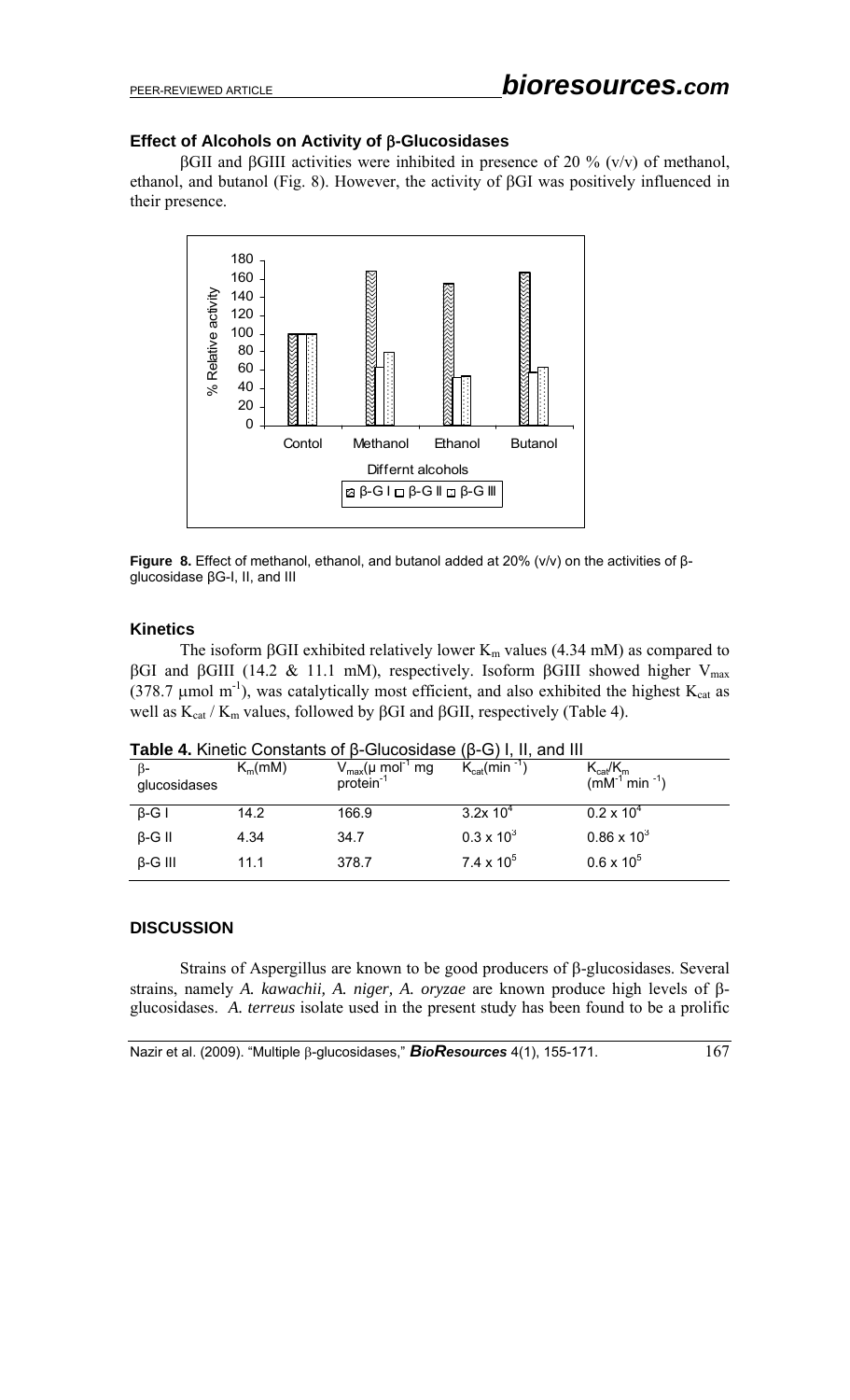producer of β-glucosidase (Soni *et al.* 2008) and produced high levels of enzyme in the presence of rice straw under SSF and corn cobs under shake flask culture. Surprisingly, glucose and fructose also supported appreciable levels of β-glucosidase production by *A. terreus*. We have previously reported fructose to be a good inducer of endoglucanases in *Melanocarpus* sp. (Kaur *et al.* 2007); however, no study reports a positive role of fructose in induction of β-glucosidases. *A. terreus*, like other previously reported strains of *A. tubigenesis* and *A. kawachii*, was found to produce multiple β-glucosidases. We established the production and differential expression of multiple isoforms of βglucosidases by developing zymograms using methylumbelliferyl β-D glucoside as substrate. Similar gel activity assay based on methylumbelliferyl β-D glucoside has been employed for developing a proteome strategy to discover novel β-glucosidases from *A. fumigatus* (Kim *et al.* 2007). The study showed a higher number of expressed βglucosidases on complex substrates as compared to fructose/glucose/cellobiose, where only a single isoform was expressed. The observed differential expression can be attributed to structural heterogeneity of the cellulosic based substrates (Morag *et al.* 1990; Saraswat and Bisaria 1997; Badhan *et al.* 2004) in addition to culture conditions (Badhan *et al.* 2004).

The purification and characterization of three β-glucosidase isoforms, βGI, βGII, and  $\beta$ GIII revealed them to be distinct, based on their  $M_r$ , pI, and substrate specificity, etc. (Decker *et al.* 2001). In *A. kawachii* all three isoforms of β-glucosidase (two extra cellular and one intracellular), however, were reported to be of similar characters, except for minor differences in the molecular weight that were observed, owing to N glycosylation, and therefore were suggested to be post-translationally modified products of the same gene (Iwashita *et al.* 1998). On the other hand, all four β-glucosidases purified from *Aspergillus tubingensis* were distinct with respect to their physicochemical characteristics, substrate specificity as well as glucose inhibition and acid tolerance properties (Decker *et al.* 2001). Resistance to glucose inhibition and acid tolerance, in addition to heat stability, are positive attributes of β-glucosidases for developing effective bioconversion of cellulose to ethanol technologies (Decker *et al.* 2001; Kim *et al.* 2007).

 We determined that all isoforms were fairly stable at high temperatures; moreover, βGI was resistant to inhibition by hexoses / pentoses and furthermore positively influenced the activity of βGI isoform. Similarly βGII isoform was acid tolerant with high activity observed in an acidic pH range. Decker and coworkers (2001) have previously identified β-glucosidase III and IV from *A. tubingensis* as glucosetolerant isoforms, while isoforms I and II were inhibited in the presence of glucose. The studies on the effect of metal ions and other potential inhibitors revealed that isoform βGI from *A. terreus* apparently contained thiol and sulphydryl group in its active catalytic site, as it was inhibited by metal ions such as  $cu^{2+}$ ,  $Zn^{2+}$  and reducing agents such as DTT and mercaptoethanol (Riou *et al.* 1998). On the other hand, these chemicals did not affect the activity of isoforms II and III and even enhanced their activity to a certain extent. Similar results have been observed previously in β-glucosidases of *Orpinomyces* sp., and *Bacteroides succinogenes* (Chen *et al.* 1994; Forsberg *et al.* 1982).

Of the three isoforms purified in the study, βGI showed absolute specificity for pNPG and was classified as an aryl β-glucosidase (which hydrolyze exclusively aryl βglucoside), whereas, the isoforms βGII and βGIII can be classified as broad specificity β-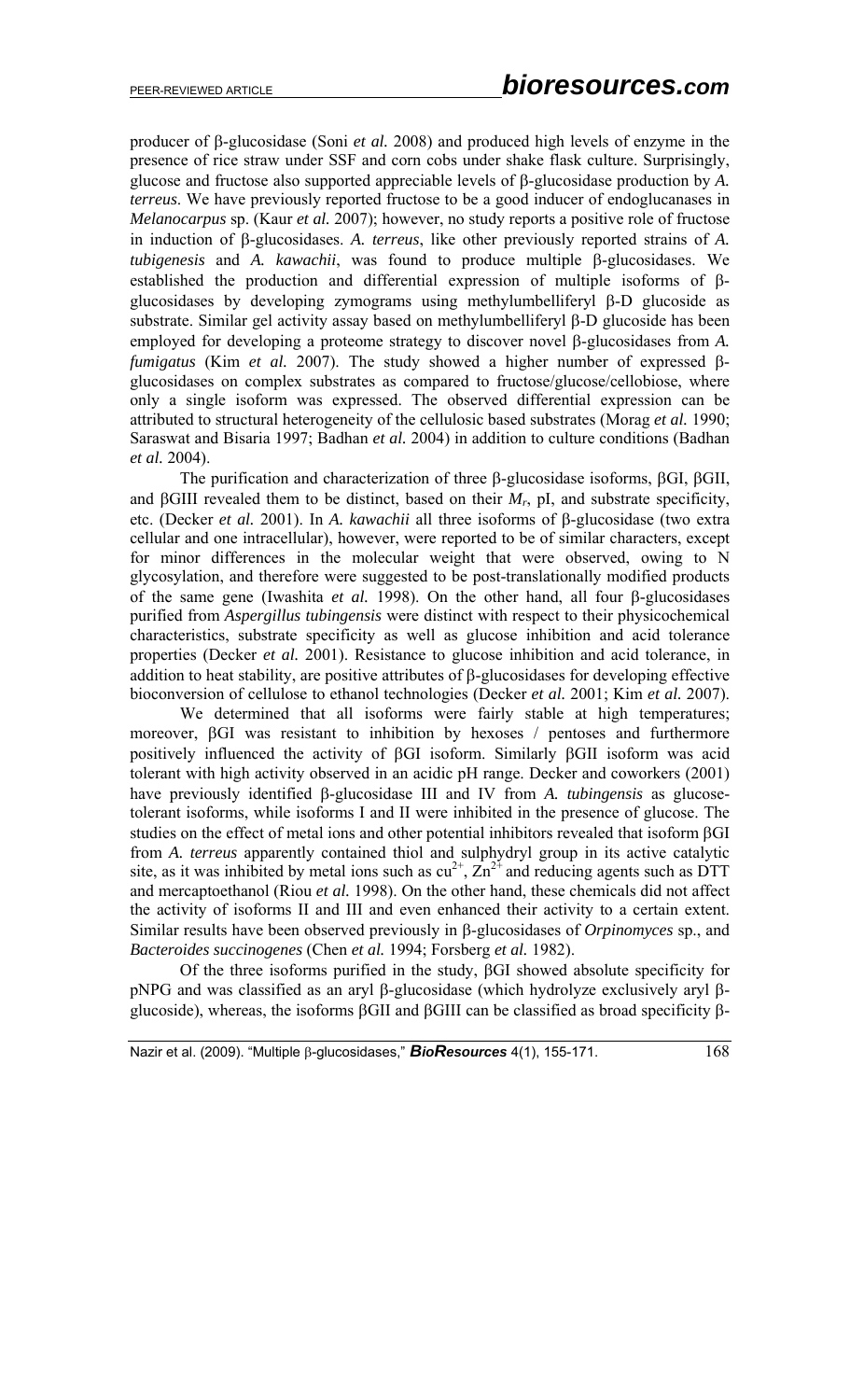glucosidases (which hydrolyze both aryl β-glucoside and cello-oligosaccharides) (Saha and Bothast 1996).

In the present study we were able to show presence of four functionally distinct isoforms of β-glucosidases, of which three were purified. One of the previously purified β-glucosidases from *A. terreus* seems to be catalytically similar to isoform βGIII; however, no mention of the molecular weight and pI for the previously purified βglucosidase has been made (Workman and Day 1982). We have isolated and purified previously unreported β-glucosidases from *A. terreus*, and our studies on regulation give an important insight for designing strategies for producing a particular type of isoform that may be of immense use from a biotechnological viewpoint.

# **ACKNOWLEDGEMENT**

The funding of this research project to BSC by Department of Biotechnology, Ministry of Science & Technology, Government of India, is duly acknowledged.

# **REFERENCES CITED**

- Badhan, A. K., Chadha, B. S., Sonia, K. G., Saini, H. S., and Bhat, M. K. (2004). "Functionally diverse multiple xylanases of thermophilic fungus, *Myceliophthora* sp. IMI 387099," *Enzyme Microb. Technol.* 35, 460-466.
- Badhan, A. K., Chadha, B. S., Kaur J, Saini H. S., and Bhat, M. K. (2007). "Production of multiple xylanolytic and cellulolytic enzymes by thermophilic fungus *Myceliophthora s*p. IMI 387099," *Biores. Technol.* 98, 504-510.
- Bhat, M. K., and Wood, T. M. (1989). "Multiple form of endo-1, 4-β-D-glucanase in the extracellular cellulase of *Penicillium pinophilu,*" *Biotechnol. Bioengg.* 33, 1242-1248.
- Bothast, M. M. and Saha, B. C. (1997). "Ethanol production from agricultural biomass substrate," *Adv. App. Microbiol.* 44, 261-286.
- Bradford, M. M. (1976). "A rapid and sensitive method for the quantification of microgram quantities of protein utilizing the principle of protein-dye binding," *Anal. Biochem.* 72, 227-680.
- Chen, H., Li, X., and Ljungdahl, L. G. (1994). "Isolation and properties of an extracellular β-glucosidase from the polycentric rumen fungus *Orpinomyces* sp. strain PC-2," *Appl. Environ. Microbiol.* 60, 64-70.
- Coughlan, M. P. and Ljungdahl, L. G. (1988). "Comparative biochemistry of fungal and bacterial cellulolytic enzyme system," In J. P. Aubert, P. Beguin, and J. Milett (eds.), *Biochemistry and Genetics of Cellulose Degradation*, Academic Press, New York P.11-31.
- Decker, C. H., Visser, J., and Schreier, P. (2001). "β-Glucosidase multiplicity from *Aspergillus tubingensis* CBS 643.92. Purification and characterization of four βglucosidases and their differentiation with respect to substrate specificity, glucose inhibition and acid tolerance," *Appl. Microbiol. Biotechnol.* 55, 157-163.
- Eneyaskaya, E. V., Brumer, H., Backinovsky, L. V., Ivanen, D. R., Kulminskaya, A. A., Shabalin, K. A., and Neustroev, K. N. (2003). "Enzymatic synthesis of  $\beta$ -xylanase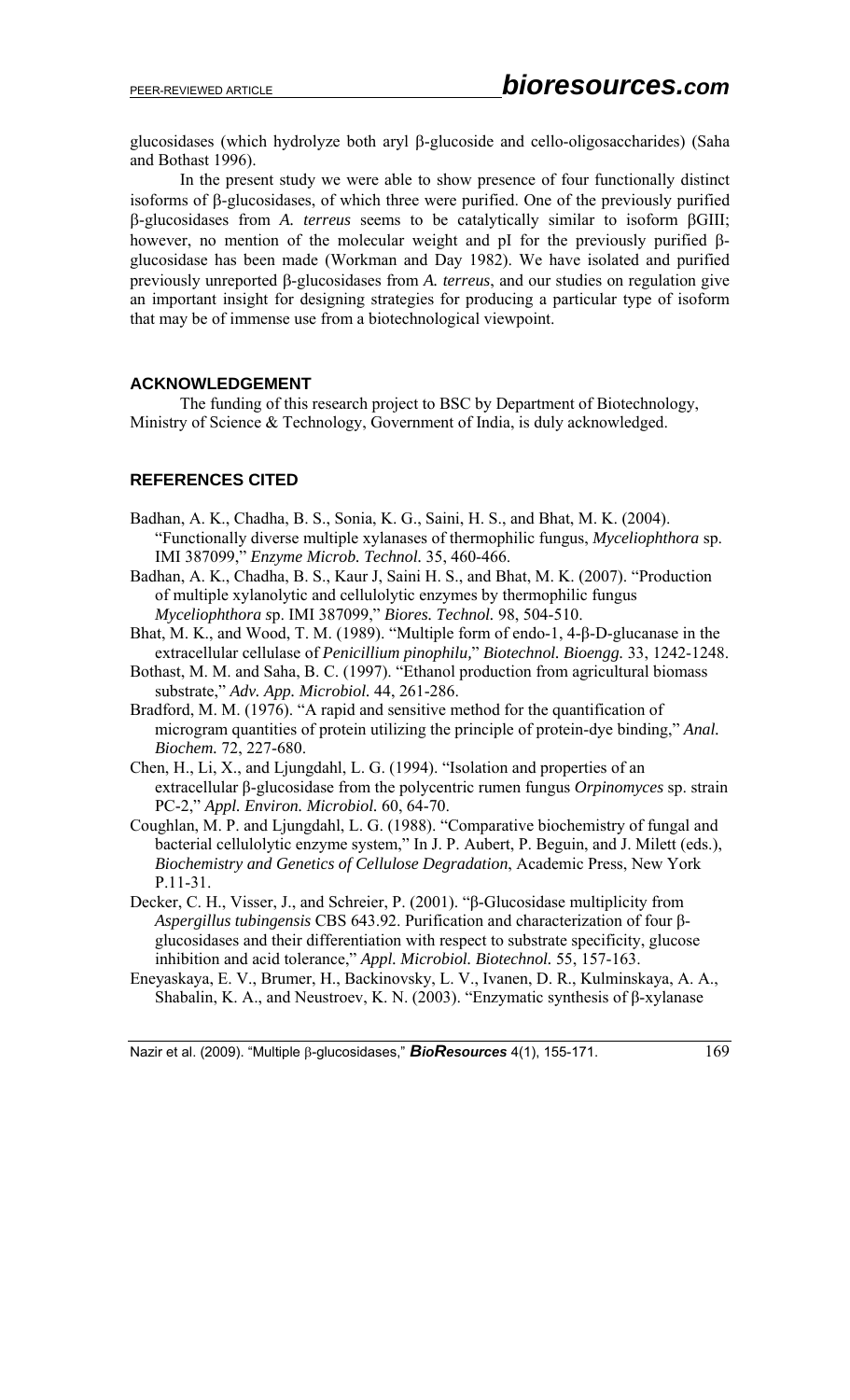substrate: Transglycosylation reactions of β-xylosidase from *Aspergillus* sp," *Carbohydr. Res.* 338, 313-325.

- Forsberg, C. W., and Groleau, D. (1982). "Stability of the endo- β-1, 4-glucanase and β-1,4 glucosidase from *Bacteroides Succinogenes*," *Can. J. Microbiol.* 28, 144-148.
- Gueguen, Y., Chemardin, P., Pien, S., Araud, A., and Galzy, P. (1996). "A very efficient β-glucosidase catalyst for the hydrolysis of flavor precursors of wines and fruit juices," *J. Agric. Food Chem.* 44, 2336-2340.
- Harhangi, H. R., Peter, J. M., Steenbakkers, P. J., Akhmanova, A., Jetten, M. S. M., van der Drift, C., and Op den Camp, H. J. (2002). "A highly expressed family1 βglucosidase with transglycosylation capacity from the anaerobic fungus *Piromyces* sp. E2," *Biochim. et Biophys. Acta* 1574, 293-303.
- Iwashita, K., Todoroki, K., Kimura, H., Shimoi, M., and Ito, K. (1998). "Purification and characterization of extracellular and cell wall bound β-glucosidase from *Aspergillus Kawachii*," *Biosci. Biotechnol. Biochem.* 30, 255-258.
- Kaur, J., Chadha, B. S., Badhan, A. K., Sonia, K. G., and Saini, H.S. (2007). "Purification and characterization of β glucosidase from *Melanocarpus* sp. MTCC 392," *E. J. Biotechnol.* 10, 260-270.
- Kim, K., Brown, K. M., Harris, P. V., Langston, J., and Cherry, J. R. (2007). "A proteomics strategy to discover β-glucosidase from *Aspergillus fumigatus* with twodimensional page in gel activity assay and tandem mass spectrometry," *J. Proteome Res.* 6, 4749-4757.
- Laemmali, U. K. (1970). "Cleavage of structural protein during the assembly of the head of bacteriophage-T4," *Nature* 227, 680-685.
- Lin, J., Balakrishan, P., and Singh, S. (1999). "Purification and biochemical characterization of β-D-glucosidase from a thermophilic fungus, *Thermomyces lanuginosus*-SSBP," *Biotechnol. Appl. Biochem.* 30, 81-87.
- Lynd, L. R., Weimer, P. J, Zyl, W. H., and Pretorius, I. S. (2000). "Microbial cellulose utilization: Fundamentals and biotechnology," *Microbiol. Mol. Biol. Rev.* 66, 506- 577.
- Maheshwari, R., Bharadwaj, G., and Bhat, M. K. (2000). "Thermophillic fungi: Their physiology and enzymes," *Microbiol. Mol. Biol. Rev.* 64, 461-488.
- Mayer, C., Jakeman, D. L., Mah, M., Karjala, G., Gal, L., Warren, R. A. J., and Withers, S. G. (2001). "Directed evolution of new glycosynthases from *Agrobacterium* βglucosidase: A general screen to detect enzymes for oligosaccharide synthesis," *Chem. Biol.* 8, 437-443.
- Morag, E., Bayer, E. A., and Lamed, R. (1990). "Relationship of cellulosomal and non cellulosomal xylanases of *Clastridum thermocellum* to cellulose degrading enzyme," *J. Bacteriol.* 172, 6098-6105.
- Oh, K-B., Hamada, K., Saito, M., Lee, H.-J., and Matsuoka, H. (1999). "Isolation and properties of an extracellular β-glucosidase from a filamentous fungus, *Cladosporium resinae*, isolated from Kerosene," *Biore. Biotechnol. and Biochem.* 63(2), 281-287.
- Parry, N. J., Beever, D. E., Owen, E., Vandenberghe, I., van Beeumen, J., and Bhat, M. K. (2001). "Biochemical characterization and mechanism of action of a thermostable β-glucosidase purified from *Thermoascus aurantiacus*," *Biochem. J.* 353, 117-127.